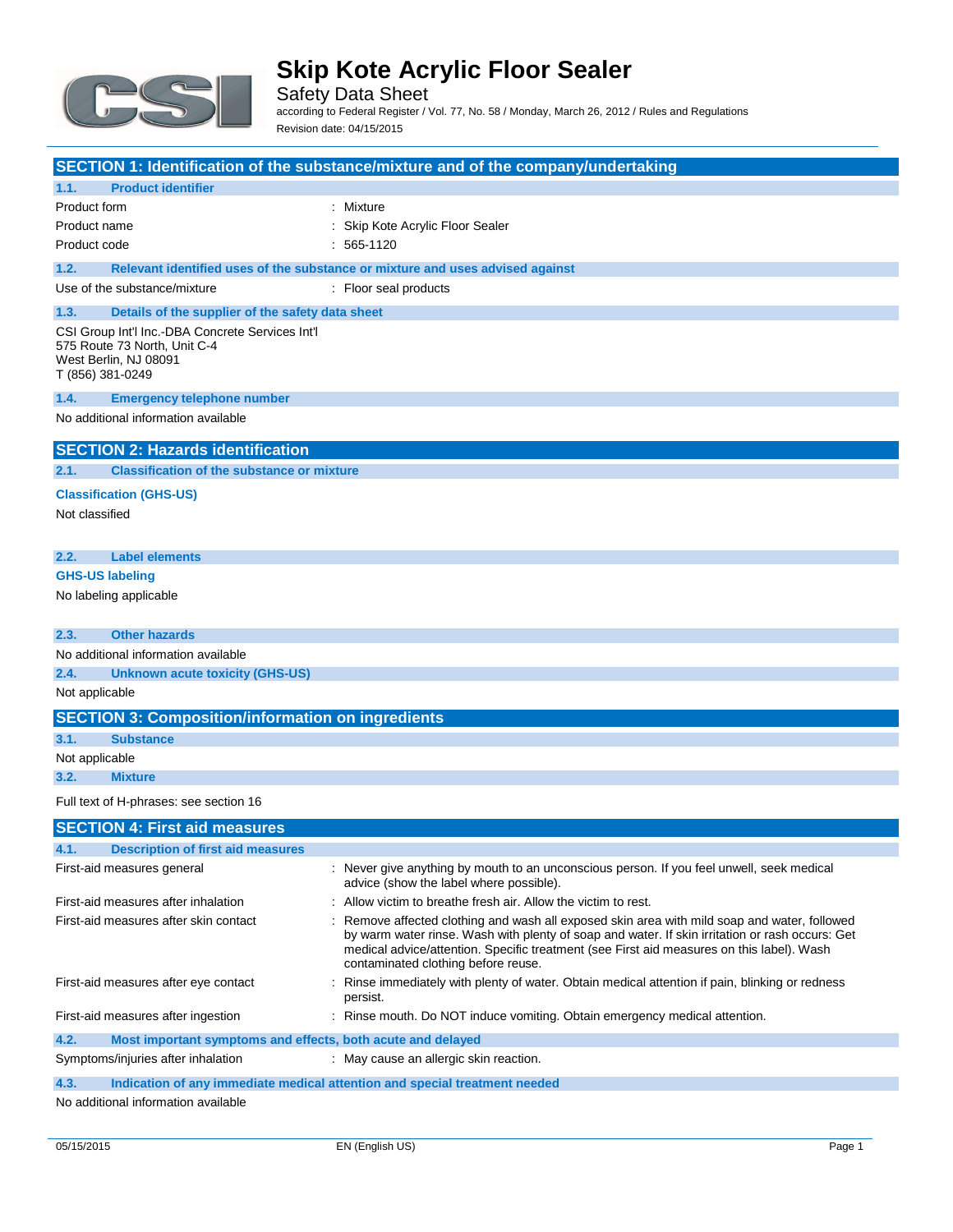Safety Data Sheet

according to Federal Register / Vol. 77, No. 58 / Monday, March 26, 2012 / Rules and Regulations

|                           | <b>SECTION 5: Firefighting measures</b>                             |                                                                                                                                                                                                                                        |
|---------------------------|---------------------------------------------------------------------|----------------------------------------------------------------------------------------------------------------------------------------------------------------------------------------------------------------------------------------|
| 5.1.                      | <b>Extinguishing media</b>                                          |                                                                                                                                                                                                                                        |
|                           | Suitable extinguishing media                                        | : Foam. Dry powder. Carbon dioxide. Water spray. Sand.                                                                                                                                                                                 |
|                           | Unsuitable extinguishing media                                      | : Do not use a heavy water stream.                                                                                                                                                                                                     |
| 5.2.                      | Special hazards arising from the substance or mixture               |                                                                                                                                                                                                                                        |
|                           | No additional information available                                 |                                                                                                                                                                                                                                        |
| 5.3.                      | <b>Advice for firefighters</b>                                      |                                                                                                                                                                                                                                        |
| Firefighting instructions |                                                                     | : Use water spray or fog for cooling exposed containers. Exercise caution when fighting any<br>chemical fire. Prevent fire-fighting water from entering environment.                                                                   |
|                           | Protection during firefighting                                      | : Do not enter fire area without proper protective equipment, including respiratory protection.                                                                                                                                        |
|                           | <b>SECTION 6: Accidental release measures</b>                       |                                                                                                                                                                                                                                        |
| 6.1.                      | Personal precautions, protective equipment and emergency procedures |                                                                                                                                                                                                                                        |
| 6.1.1.                    | For non-emergency personnel                                         |                                                                                                                                                                                                                                        |
|                           | <b>Emergency procedures</b>                                         | : Evacuate unnecessary personnel.                                                                                                                                                                                                      |
| 6.1.2.                    | For emergency responders                                            |                                                                                                                                                                                                                                        |
|                           | Protective equipment                                                | : Equip cleanup crew with proper protection.                                                                                                                                                                                           |
|                           | <b>Emergency procedures</b>                                         | : Ventilate area.                                                                                                                                                                                                                      |
| 6.2.                      | <b>Environmental precautions</b>                                    |                                                                                                                                                                                                                                        |
|                           |                                                                     | Prevent entry to sewers and public waters. Notify authorities if liquid enters sewers or public waters.                                                                                                                                |
| 6.3.                      | Methods and material for containment and cleaning up                |                                                                                                                                                                                                                                        |
|                           | Methods for cleaning up                                             | : Soak up spills with inert solids, such as clay or diatomaceous earth as soon as possible. Collect<br>spillage. Store away from other materials.                                                                                      |
| 6.4.                      | <b>Reference to other sections</b>                                  |                                                                                                                                                                                                                                        |
|                           | See Heading 8. Exposure controls and personal protection.           |                                                                                                                                                                                                                                        |
|                           | <b>SECTION 7: Handling and storage</b>                              |                                                                                                                                                                                                                                        |
| 7.1.                      | <b>Precautions for safe handling</b>                                |                                                                                                                                                                                                                                        |
|                           | Precautions for safe handling                                       | : Wash hands and other exposed areas with mild soap and water before eating, drinking or<br>smoking and when leaving work. Provide good ventilation in process area to prevent formation<br>of vapor. Avoid breathing dust/mist/spray. |
|                           | Hygiene measures                                                    | : Contaminated work clothing should not be allowed out of the workplace. Wash contaminated<br>clothing before reuse.                                                                                                                   |
| 7.2.                      | Conditions for safe storage, including any incompatibilities        |                                                                                                                                                                                                                                        |
|                           | Storage conditions                                                  | : Keep only in the original container in a cool, well ventilated place away from heat, hot surfaces,<br>sparks, open flame and other ignition sources. No smoking. Keep container closed when not in<br>use.                           |
|                           | Incompatible products                                               | : Strong bases. Strong acids.                                                                                                                                                                                                          |
|                           | Incompatible materials                                              | : Sources of ignition. Direct sunlight.                                                                                                                                                                                                |
| 7.3.                      | <b>Specific end use(s)</b>                                          |                                                                                                                                                                                                                                        |
|                           | No additional information available                                 |                                                                                                                                                                                                                                        |
|                           | <b>SECTION 8: Exposure controls/personal protection</b>             |                                                                                                                                                                                                                                        |
| 8.1.                      | <b>Control parameters</b>                                           |                                                                                                                                                                                                                                        |
|                           | <b>Skip Kote Acrylic Floor Sealer</b>                               |                                                                                                                                                                                                                                        |
| <b>ACGIH</b>              | Not applicable                                                      |                                                                                                                                                                                                                                        |

| 8.2.                          | <b>Exposure controls</b> |                                                                            |     |
|-------------------------------|--------------------------|----------------------------------------------------------------------------|-----|
| Personal protective equipment |                          | : Avoid all unnecessary exposure.                                          |     |
| Hand protection               |                          | : Wear protective gloves/eye protection/face protection protective gloves. |     |
| Eye protection                |                          | : Chemical goggles or safety glasses.                                      |     |
| 05/15/2015                    |                          | EN (English US)                                                            | 2/5 |

OSHA Not applicable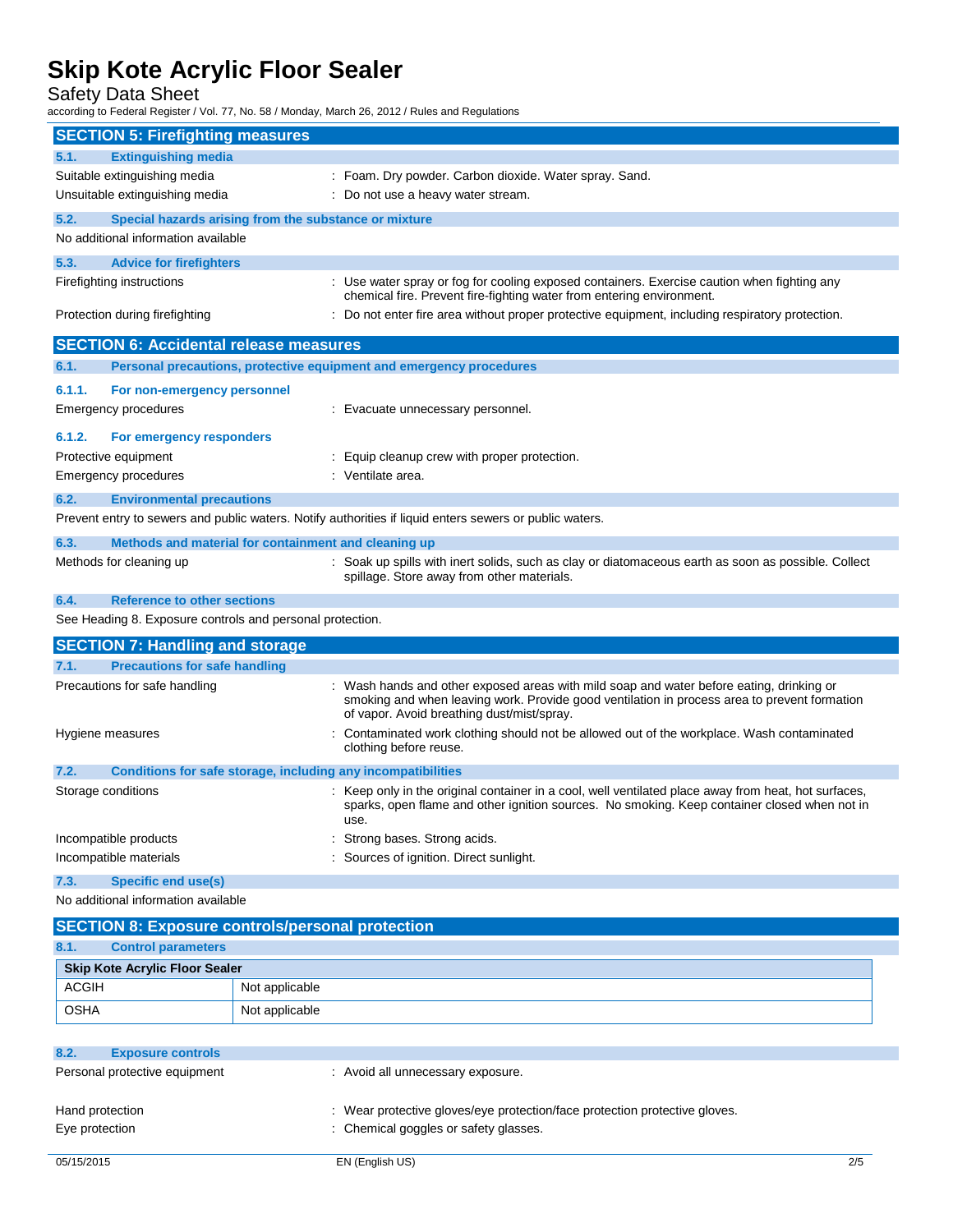Safety Data Sheet

- according to Federal Register / Vol. 77, No. 58 / Monday, March 26, 2012 / Rules and Regulations Respiratory protection **in the contract of the CO** is a Wear appropriate mask. Other information : Do not eat, drink or smoke during use. **SECTION 9: Physical and chemical properties 9.1. Information on basic physical and chemical properties** Physical state : Liquid Color : milky Odor : Acrylic : Acrylic : Acrylic : Acrylic : Acrylic : Acrylic : Acrylic : Acrylic : Acrylic : Acrylic : Acrylic : Acrylic : Acrylic :  $\sim$  7.575  $\mu$  :  $\mu$  :  $\mu$  :  $\mu$  :  $\mu$  :  $\mu$  :  $\mu$  :  $\mu$  :  $\mu$  :  $\mu$  :  $\mu$ Odor threshold : No data available pH : 9 NA Melting point **Melting point :** No data available Freezing point **in the case of the case of the case of the case of the case of the case of the case of the case of the case of the case of the case of the case of the case of the case of the case of the case of the case of** Boiling point : 212 - 220 °F Flash point : ≥ 200 °F Relative evaporation rate (butyl acetate=1) : No data available Flammability (solid, gas) : No data available Explosion limits **Explosion** limits **in the set of the set of the set of the set of the set of the set of the set of the set of the set of the set of the set of the set of the set of the set of the set of the set of the se** Explosive properties in the set of the set of the set of the set of the set of the set of the set of the set of the set of the set of the set of the set of the set of the set of the set of the set of the set of the set of Oxidizing properties **in the contract of the Contract August** 2012 : No data available Vapor pressure in the set of the set of the set of the Vapor pressure in the set of the Vapor control of the V Relative density : 1.04 Relative vapor density at 20 °C : Same as water Solubility : Soluble in water. Water: Solubility in water of component(s) of the mixture : •  $\cdot$  0.090 g/100ml • : 0.1 g/100ml • : > 1000 g/l
	- Log Pow **:** No data available Log Kow **: No data available** Auto-ignition temperature : No data available Decomposition temperature : No data available Viscosity **in the COVID-2003** Viscosity **: No data available** Viscosity, kinematic **intervalse in the Contract Contract Contract Contract Contract Contract Contract Contract Contract Contract Contract Contract Contract Contract Contract Contract Contract Contract Contract Contract Co** Viscosity, dynamic **intervalse and the Contract Contract Contract Contract Contract Contract Contract Contract Contract Contract Contract Contract Contract Contract Contract Contract Contract Contract Contract Contract Con**

#### **9.2. Other information**

No additional information available

| <b>SECTION 10: Stability and reactivity</b>          |                                             |                  |  |
|------------------------------------------------------|---------------------------------------------|------------------|--|
| 10.1.                                                | <b>Reactivity</b>                           |                  |  |
| No additional information available                  |                                             |                  |  |
| 10.2.                                                | <b>Chemical stability</b>                   |                  |  |
| Stable under normal conditions. Not established.     |                                             |                  |  |
| 10.3.                                                | <b>Possibility of hazardous reactions</b>   |                  |  |
| Not established.                                     |                                             |                  |  |
| 10.4.                                                | <b>Conditions to avoid</b>                  |                  |  |
| Direct sunlight. Extremely high or low temperatures. |                                             |                  |  |
| 10.5.                                                | <b>Incompatible materials</b>               |                  |  |
|                                                      | Strong acids. Strong bases.                 |                  |  |
| 10.6.                                                | <b>Hazardous decomposition products</b>     |                  |  |
| Fume, Carbon monoxide, Carbon dioxide,               |                                             |                  |  |
| <b>SECTION 11: Toxicological information</b>         |                                             |                  |  |
| 11.1.                                                | <b>Information on toxicological effects</b> |                  |  |
|                                                      |                                             |                  |  |
| Acute toxicity                                       |                                             | : Not classified |  |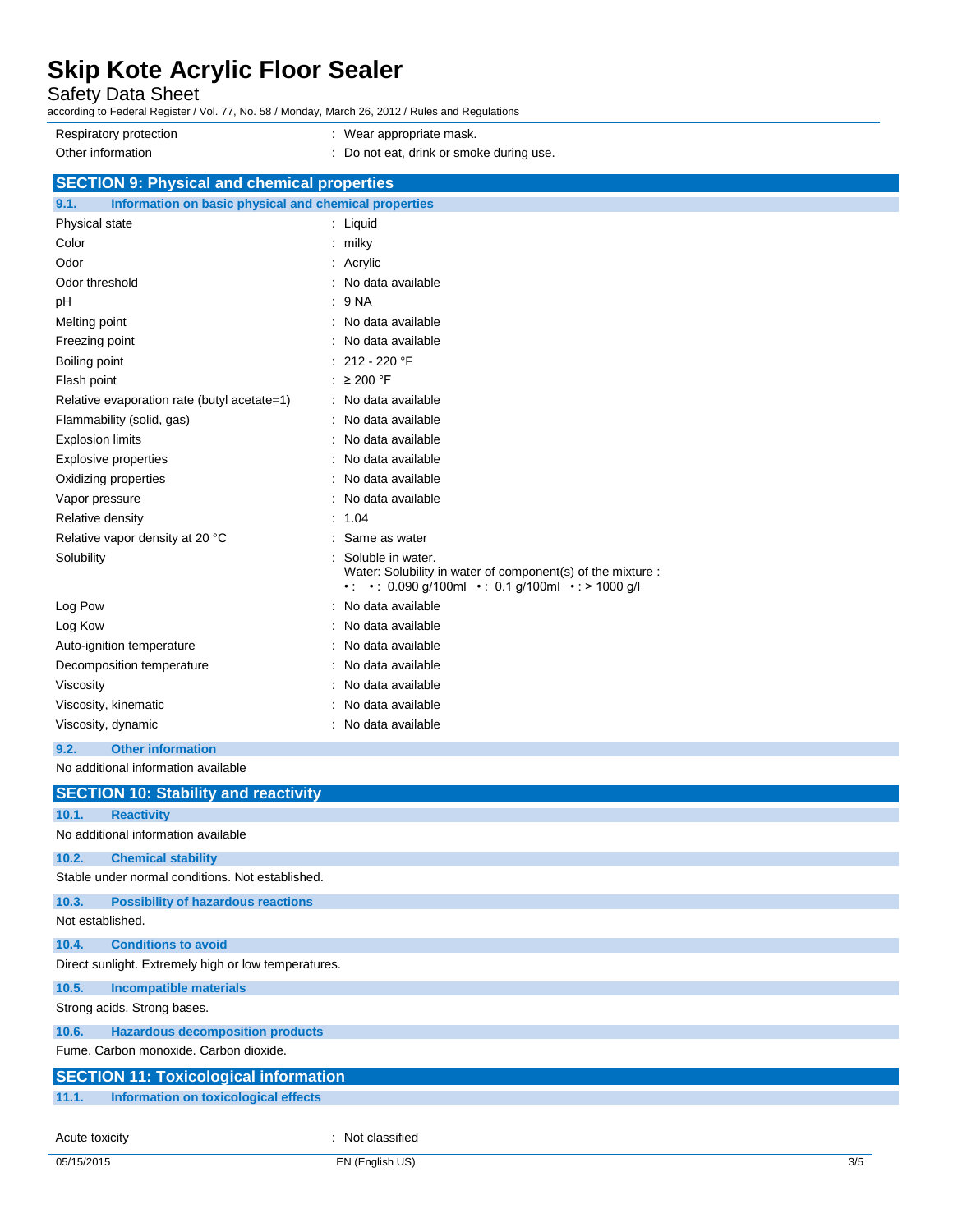Safety Data Sheet

according to Federal Register / Vol. 77, No. 58 / Monday, March 26, 2012 / Rules and Regulations

| Skin corrosion/irritation                              | Not classified                                                      |
|--------------------------------------------------------|---------------------------------------------------------------------|
|                                                        | pH: 9 NA                                                            |
| Serious eye damage/irritation                          | Not classified                                                      |
|                                                        | pH: 9 NA                                                            |
| Respiratory or skin sensitization                      | Not classified                                                      |
| Germ cell mutagenicity                                 | : Not classified                                                    |
| Carcinogenicity                                        | : Not classified                                                    |
| Reproductive toxicity                                  | Not classified                                                      |
| Specific target organ toxicity (single exposure)       | Not classified                                                      |
| Specific target organ toxicity (repeated<br>exposure)  | : Not classified                                                    |
| Aspiration hazard                                      | : Not classified                                                    |
| Potential Adverse human health effects and<br>symptoms | : Based on available data, the classification criteria are not met. |
| Symptoms/injuries after inhalation                     | : May cause an allergic skin reaction.                              |
| <b>SECTION 12: Ecological information</b>              |                                                                     |
| 12.1.<br><b>Toxicity</b>                               |                                                                     |

No additional information available

| 12.2.<br><b>Persistence and degradability</b> |                                                                                                                                                                                |
|-----------------------------------------------|--------------------------------------------------------------------------------------------------------------------------------------------------------------------------------|
| <b>Skip Kote Acrylic Floor Sealer</b>         |                                                                                                                                                                                |
| Persistence and degradability                 | Not established.                                                                                                                                                               |
| 12.3.<br><b>Bioaccumulative potential</b>     |                                                                                                                                                                                |
| <b>Skip Kote Acrylic Floor Sealer</b>         |                                                                                                                                                                                |
| Bioaccumulative potential                     | Not established.                                                                                                                                                               |
| 12.4.<br><b>Mobility in soil</b>              |                                                                                                                                                                                |
| No additional information available           |                                                                                                                                                                                |
| <b>Other adverse effects</b><br>12.5.         |                                                                                                                                                                                |
| Effect on the global warming                  | : No known ecological damage caused by this product.                                                                                                                           |
| Other information                             | : Avoid release to the environment.                                                                                                                                            |
| <b>SECTION 13: Disposal considerations</b>    |                                                                                                                                                                                |
| <b>Waste treatment methods</b><br>13.1.       |                                                                                                                                                                                |
| Waste disposal recommendations                | Dispose in a safe manner in accordance with local/national regulations. Dispose of<br>contents/container in accordance with local/regional/national/international regulations. |
| Ecology - waste materials                     | : Avoid release to the environment.                                                                                                                                            |
| <b>SECTION 14: Transport information</b>      |                                                                                                                                                                                |
| <b>Department of Transportation (DOT)</b>     |                                                                                                                                                                                |
| In accordance with DOT                        |                                                                                                                                                                                |
| Not regulated for transport                   |                                                                                                                                                                                |
| <b>Additional information</b>                 |                                                                                                                                                                                |
| Other information                             | : No supplementary information available.                                                                                                                                      |
| <b>ADR</b>                                    |                                                                                                                                                                                |
| No additional information available           |                                                                                                                                                                                |
| <b>Transport by sea</b>                       |                                                                                                                                                                                |
| No additional information available           |                                                                                                                                                                                |
| Air transport                                 |                                                                                                                                                                                |

No additional information available